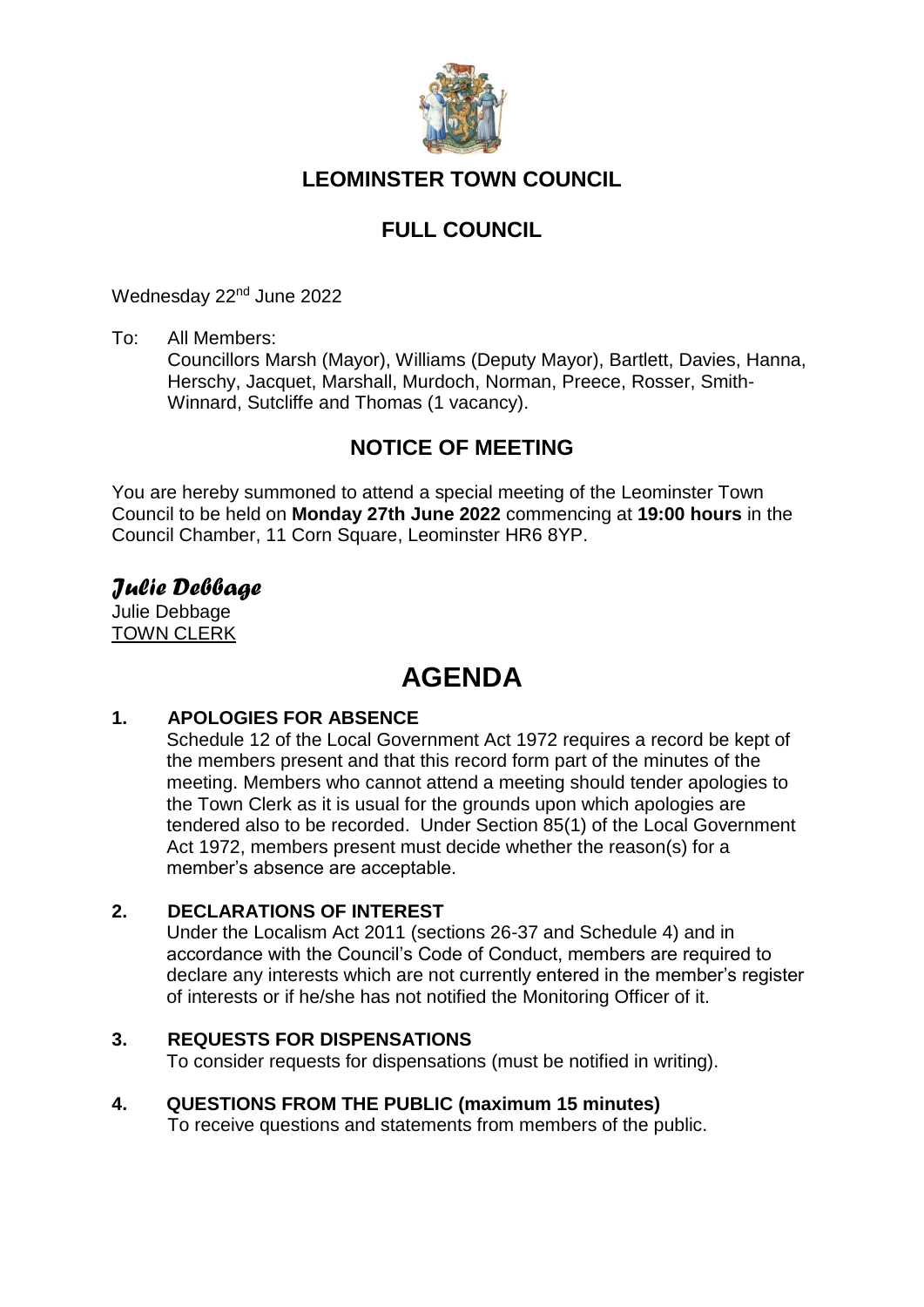# **5. END OF YEAR ACCOUNTS 2021/22**

- **(a) Annual Internal Audit Report –** To consider the Annual Internal Audit Report.
- **(b) Annual Governance Statement –** To consider the formal adoption of the Annual Governance Statement for 2021/22. Please see attachment.
- **(c) Annual End of Year Accounts –** To approve the Council's 2021/22 End of Year accounts. Please see supporting documents.

# **6. MINUTES OF THE PREVIOUS MEETING**

To receive and approve as a correct record the minutes of the Leominster Annual Town Council meeting on 23rd May 2022.

# **7. CLERK'S REPORT**

- **(a)** To receive the Clerk's Report on matters outstanding that may not appear on the agenda.
- **(b)** To agree a date for the Personnel Sub-Committee to carry out the Clerk's Annual Appraisal.
- **8. HEREFORDSHIRE COUNTY BID** To nominate a Councillor to sit on the Town Council panel of the Herefordshire County BID board for the next 12 months.

# **9. CONFIDENTIAL ITEMS**

Certain items are expected to include the consideration of exempt information and the Finance Committee is, therefore, recommended to resolve "That, in accordance with Section 100A(4) of the Local Government Act 1972, the public be excluded during the discussion of the matters referred to in the items listed below, on the grounds that they involve the likely disclosure of exempt information, as defined in the respective paragraph of Part 1 of Schedule 12A of the Act, and the public interest in maintaining the exemption outweighs the public interest in disclosing the information".

- **(a) Levelling Up Fund**  To receive an update on the Constituency Levelling Up Fund Bids for North Herefordshire.
- **(b) The Old Priory**  To consider supplier proposals and draft HSHAZ grant agreement terms.

# **10. DATE OF NEXT MEETING**

The next Town Council meeting will be held on Monday 25<sup>th</sup> July 2022 at 19:00 hours in the Council Chamber,11 Corn Square, Leominster HR6 8YP.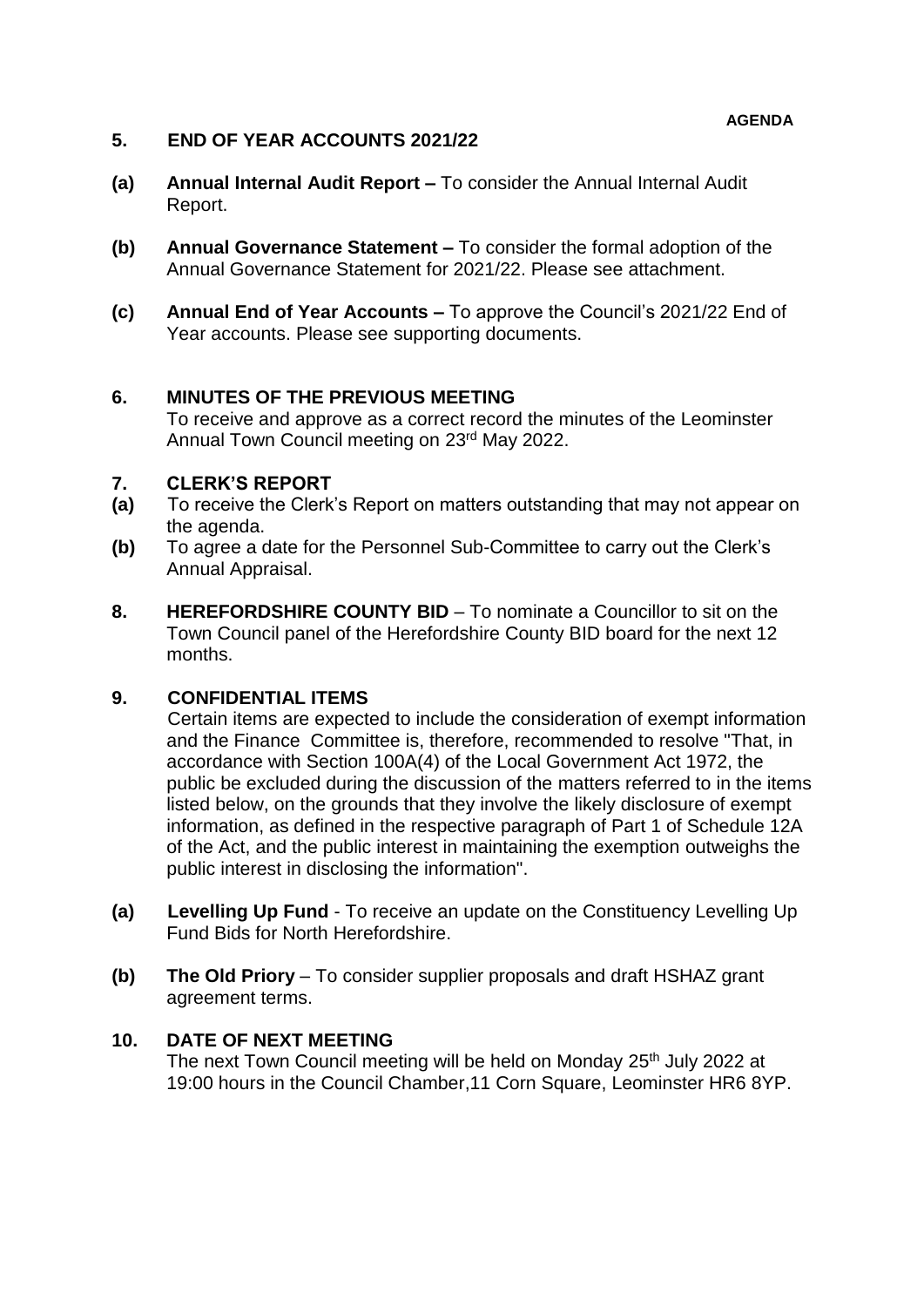# **MINUTES (Agenda Item 6) LEOMINSTER TOWN COUNCIL**

Minutes of the Leominster Annual Town Council Meeting held on Monday 23rd May 2022 commencing at 19:00 hours in the Council Chamber, 11 Corn Square, Leominster HR6 8YP.

**MEMBERS PRESENT:** Councillors Marsh (Mayor), Williams (Deputy Mayor), Bartlett, Davies, Hanna, Herschy, Jacquet, Smith-Winnard, Sutcliffe (19.02) and Thomas.

**OFFICERS PRESENT:** Town Clerk, Democratic Services Officer.

**ALSO PRESENT:** Ward Cllr Stone and 1 member of the public (19.20).

#### **01/22 ELECTION OF TOWN MAYOR FOR THE 2022/23 CIVIC YEAR**

Council ratified the decision made, at the Leominster Town Council Meeting held on Monday 28<sup>th</sup> March 2022, that Cllr Marsh be elected Mayor of Leominster for 2022/23.

Cllr Sutcliffe questioned why it was necessary to ratify the decision as the decision had already been made at the Leominster Town Council meeting on Monday 28th March 2022. The Local Government Act 1972, ss15(2) and 34(2) states that 'the first business of the meeting (Annual Town Council) must be the election of the chairman'.

# **02/22 DECLARATION OF ACCEPTANCE OF OFFICE**

Council **RECEIVED** Cllr Marsh's Declaration of Acceptance of Office as the newly elected Mayor of Leominster.

# **03/22 ELECTION OF DEPUTY MAYOR FOR THE 2022/23 CIVIC YEAR**

Council ratified the decision made, at the Leominster Town Council Meeting held on Monday 28<sup>th</sup> March 2022, that Cllr Williams be elected Deputy Mayor of Leominster for 2022/23.

#### **04/22 DECLARATION OF ACCEPTANCE OF OFFICE**

Council **RECEIVED** Cllr Williams' Declaration of Acceptance of Office as the newly elected Deputy Mayor of Leominster.

# **05/22 APOLOGIES FOR ABSENCE**

Apologies for absence were received and accepted by the Council for Cllr Marshall (Holiday), Cllr Norman (Holiday), Cllr Preece (Holiday) and Cllr Rumsey (Prior Engagement).

# **06/22 DECLARATIONS OF INTEREST**

The following declaration of interest was received:

• Cllr Thomas - Shopmobility trustee

#### **07/22 REQUESTS FOR DISPENSATIONS**

No requests for dispensation had been received.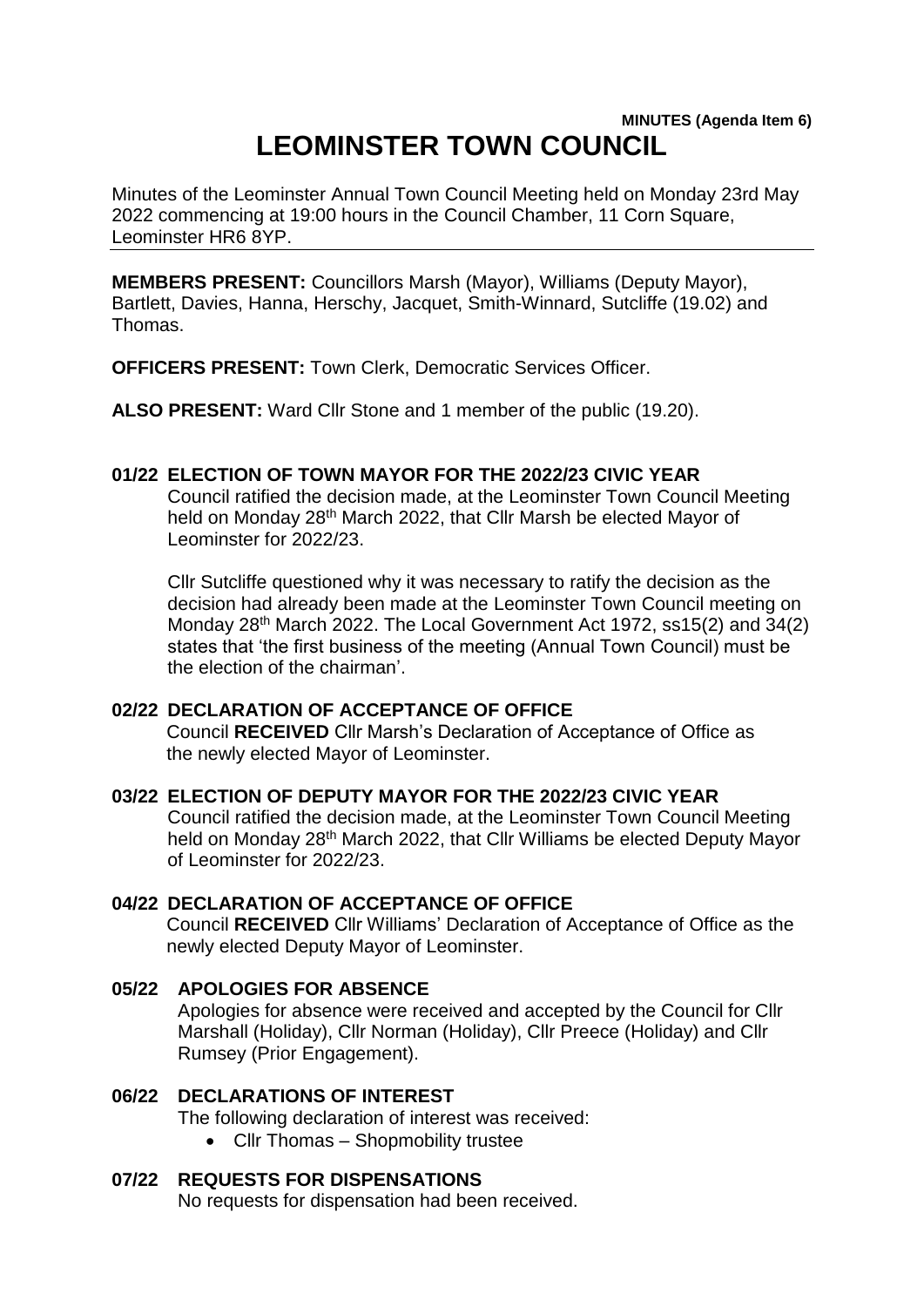#### **08/22 QUESTIONS FROM THE PUBLIC (maximum 15 minutes)** There were no members of the public present at this stage. No matters were raised.

#### **09/22 MINUTES OF THE PREVIOUS TOWN COUNCIL MEETING**

Council **RESOLVED** that the minutes of the Leominster Town Council meeting held on 28<sup>th</sup> March 2022 be agreed and signed as a correct record.

Council **NOTED** the draft minutes of the Annual Town Meeting held on Monday 4th April 2022. These would be formally adopted at the next Town Meeting to be held in April 2023.

#### **10/22 CLERK'S REPORT**

Council noted the following Clerk's Report:

- Cllr Rumsey has resigned as a Councillor w.e.f. 23<sup>rd</sup> May 2022. The clerk will inform Elections at Herefordshire Council tomorrow. Council **RESOLVED** to send a letter of thanks to Cllr Rumsey and Mrs Rumsey for his service and her support during his Mayoral year;
- The clerk will be on annual leave on  $27<sup>th</sup>$  May,  $30<sup>th</sup>$  May and  $13<sup>th</sup>$  to 17th June 2022;
- The clerk has received 3 applications for the Civic Officer vacancies (Sergeant at Arms and two Mace Bearers). The positions will be advertised until 31st May 2022.

# **11/22 APPOINTMENT OF COMMITTEES**

Council **RESOLVED** to appoint the following Committees in line with the Council structure, to assist in conducting the business of Council:

- Planning & Highways Committee
- **Environment & Services Committee**
- Finance & General Purposes Committee
- Communications & Events Committee

# **12/22 APPOINTMENT OF COMMITTEE MEMBERS**

Council **RESOLVED** to appoint the Members listed below to sit on the following Committees:

#### **PLANNING & HIGHWAYS COMMITTEE (11 MEMBERS)**

Cllr Marsh (Mayor) Cllr Williams (Deputy Mayor) Cllr Bartlett Cllr Hanna Cllr Herschy Cllr Jacquet Cllr Preece Cllr Rosser Cllr Thomas 2 vacancies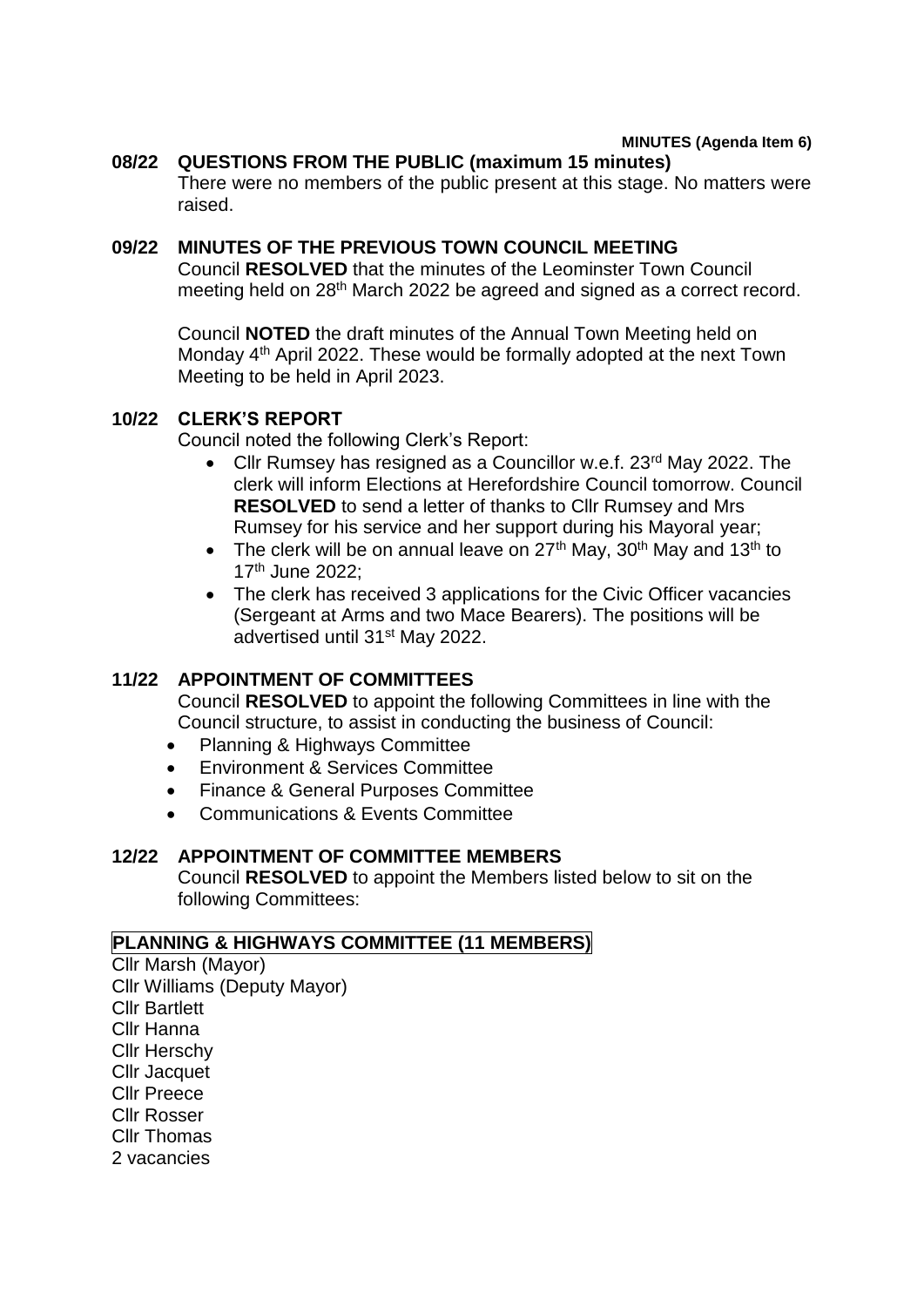# **ENVIRONMENT & SERVICES COMMITTEE (11 MEMBERS)**

Cllr Marsh (Mayor) Cllr Williams (Deputy Mayor) Cllr Bartlett Cllr.Davies Cllr Herschy Cllr Jacquet Cllr Murdoch Cllr Norman Cllr Smith-Winnard Cllr Sutcliffe 1 vacancy

# **FINANCE & GENERAL PURPOSES COMMITTEE (11 MEMBERS)**

Cllr Marsh (Mayor) Cllr Williams (Deputy Mayor) Cllr Bartlett Cllr Davies Cllr Hanna Cllr Murdoch Cllr Norman Cllr Sutcliffe 3 vacancies

# **COMMUNICATIONS & EVENTS COMMITTEE (9 MEMBERS)**

Cllr Marsh (Mayor) Cllr Williams (Deputy Mayor) Cllr Jacquet Cllr Murdoch Cllr Smith-Winnard Cllr Sutcliffe Cllr Thomas 2 vacancies

A member of the public arrived at 19.20 and said that it stated on the Town Council's website that the meeting commenced at 19.30. The website was checked immediately and it was confirmed that the website stated that the meeting commenced at 19.00.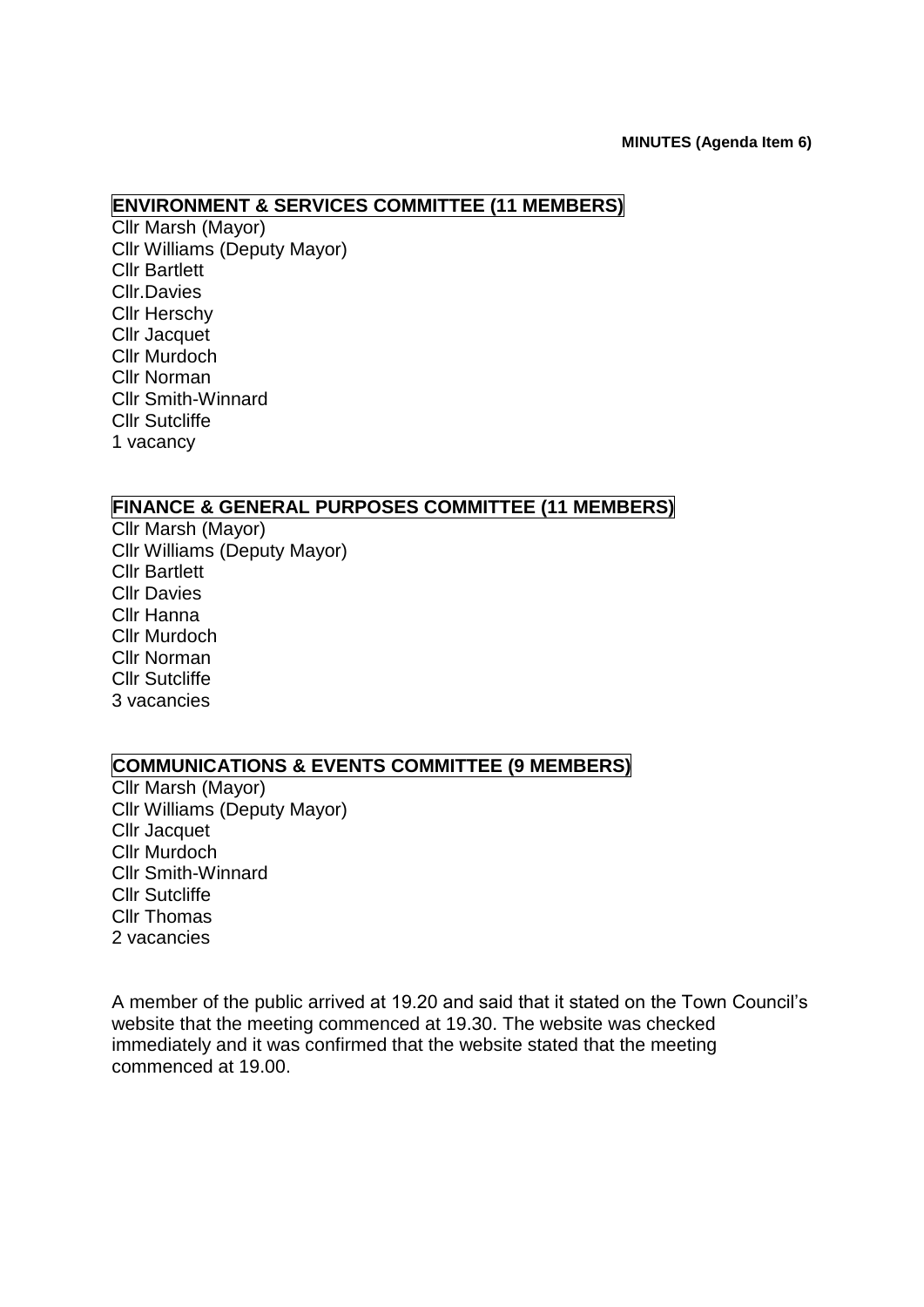# **13/22 APPOINTMENT TO OUTSIDE BODIES**

Council **RESOLVED** to appoint the following Council representatives to represent Leominster Town Council on Outside Bodies:

| <b>OUTSIDE BODY</b>                      | <b>APPOINTED REPRESENTATIVES</b>      |
|------------------------------------------|---------------------------------------|
| <b>Rural Market Towns Group (1)</b>      | <b>Cllr Thomas</b>                    |
| position)                                |                                       |
| Herefordshire Association of Local       | <b>Cllr Marsh</b>                     |
| Councils (1 position)                    |                                       |
| <b>Hester Clarke Almshouses Trustees</b> | Cllr Thomas, 1 vacancy                |
| (2 positions)                            |                                       |
| <b>Leominster District Community</b>     | Cllr Murdoch, 1 vacancy               |
| Association (2 positions)                |                                       |
| Leominster Festival Committee (1         | Cllr Jacquet                          |
| position)                                |                                       |
| Shopmobility (1 position)                | Cllr Jacquet                          |
| Leominster in Bloom (2 positions)        | <b>Clirs Marsh and Murdoch</b>        |
| S&A produce Liaison Group (2             | <b>Clirs Marsh and Thomas</b>         |
| positions)                               |                                       |
| Janice & Peter McCaull Trust (4          | Cllrs Marsh, Norman, Thomas and       |
| positions)                               | <b>Williams</b>                       |
| <b>Youth Champions</b>                   | <b>Cllr Thomas</b>                    |
| <b>Tree Officer</b>                      | <b>Clirs Preece and Smith-Winnard</b> |
| <b>Fair Trade</b>                        | <b>Cllr Norman</b>                    |

Cllr Thomas advised that Hester Clarke Almshouses were not currently holding meetings. The clerk will contact the Charity Commission to obtain a copy of the constitution and Articles of Association for Hester Clarke Almshouses. The clerk will also contact Hester Clarke Almshouses to establish whether there are any scheduled meetings.

# **14/22 INSURANCE COVER**

**(a) Local Council Insurance** – It was **RESOLVED** that Annual Insurance cover for the Parish Council for 2022/23 currently provided by Zurich Insurance be confirmed.

**(b) Vehicle Insurance** – It was **RESOLVED** that Annual Insurance cover for the Parish Council's vehicles for 2022/23 currently provided by Zurich Insurance be confirmed.

**15/22 VEHICLE REPACEMENT** – Council **RESOLVED** to delegate authority to the clerk to source and purchase a relatively new truck up to the value of £13000. Council noted that a tow bar has temporarily been fitted onto the Council's Ford Transit van in order that preparations can continue to be made for the Friday and Farmers markets.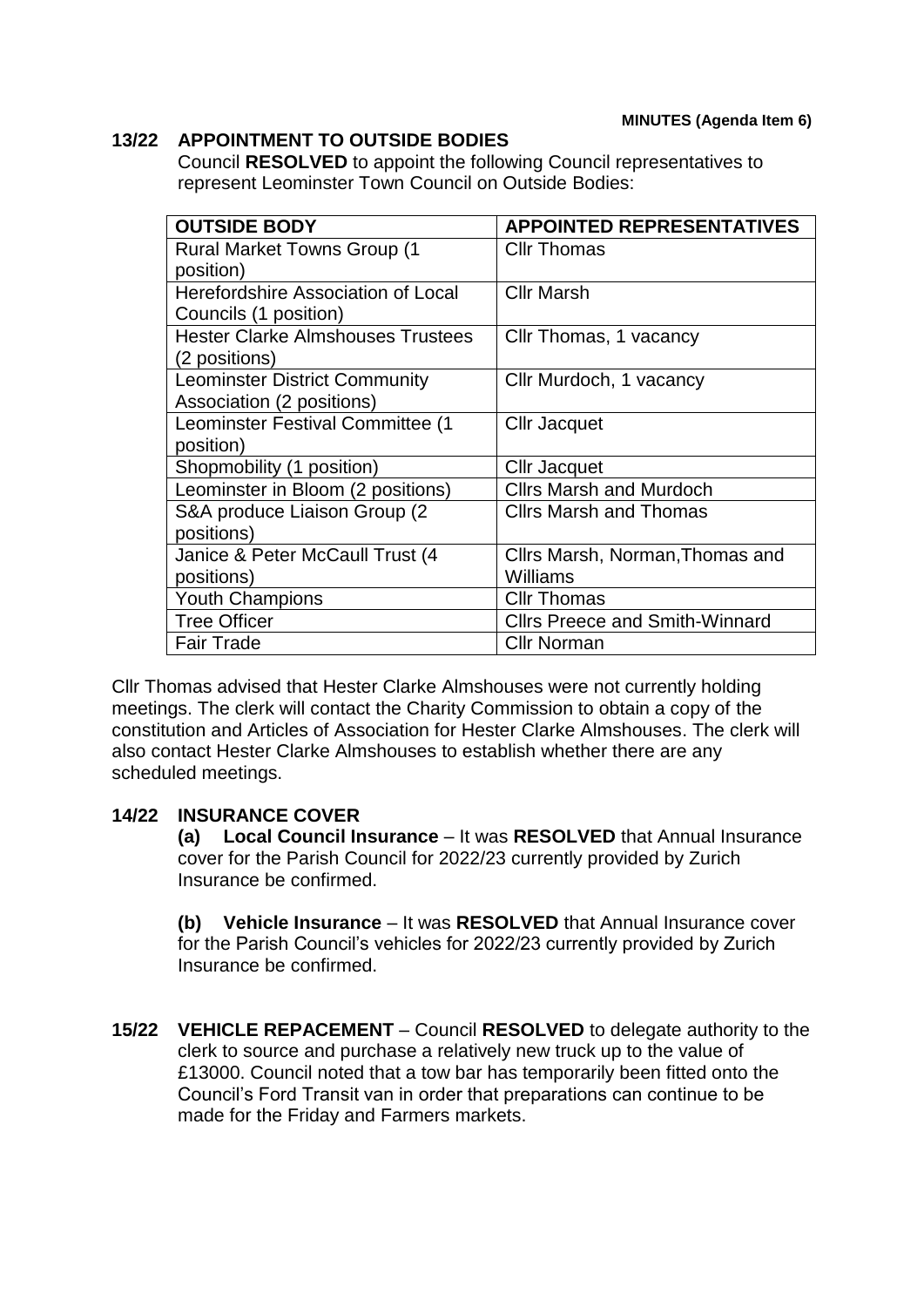**16/22 DISPOSAL OF VEHICLE** – Council noted that the clerk has received a quote to scrap the Council's Mitsubishi L200 and that two offers have been received from members of the public to purchase the vehicle. Council **RESOLVED** that the clerk accepts the best offer received and the vehicle will be sold as seen.

# **17/22 EXTRAORDINARY MARKET TOWNS MAINTENANCE FUND**

Council noted that the Planning & Highways Committee had already **RESOLVED** to recommend that the funding is prioritised for roads in the town centre not already covered under the HSHAZ scheme – including South Street, Burgess Street and Rainbow Street – and additional white lining. The Planning & Highways Committee had also suggested improvements to West Street although this may be covered under the HSHAZ. The clerk advised that Balfour Beatty have requested details of works to be done (on a 2 year programme) by the end of May 2022 although the HSHAZ consultation runs until 21<sup>st</sup> June 2022 and details of works to be covered by the HSHAZ have not been finalised.

Following discussion Council **RESOLVED** to advise Balfour Beatty that work is required to all town centre roads (and to allocate West Street to year 2 in case funding is received through the HSHAZ). The clerk will request quotes for all town centre roads (including West Street) and will contact the Contract management team at Herefordshire Council for an assurance that the Town Council will not lose any funding through this process.

# **18/22 FINANCES**

**(a) Accounts Paid and Invoices for Payment** – It was **RESOLVED** to ratify the payment of invoices relating to April and May 2022, as outlined on the payment statements provided.

Cllr Williams will provide the clerk with details of companies / individuals who can carry out PAT testing.

- **(b) Income & Expenditure Report Month 12** Council **RESOLVED** to accept the Income & Expenditure Report for Month 12 and accompanying notes.
- **19/22 RURAL MARKET TOWN GROUP**  Council **RESOLVED** to continue membership of the Rural Market Town Group at a cost of £130 + VAT.

# **20/22 MAYORAL CHARITY FOR 2021/22**

Cllr Marsh announced that she would be supporting CPRE Herefordshire during her mayoral year. This is the countryside charity for Herefordshire, campaigning for a sustainable future for the countryside and rural communities in the county.

# **21/22 OLD PRIORY**

**(a) Old Priory Asset Transfer** – Council noted that the clerk has received the transfer documents. Council **RESOLVED** that the Mayor and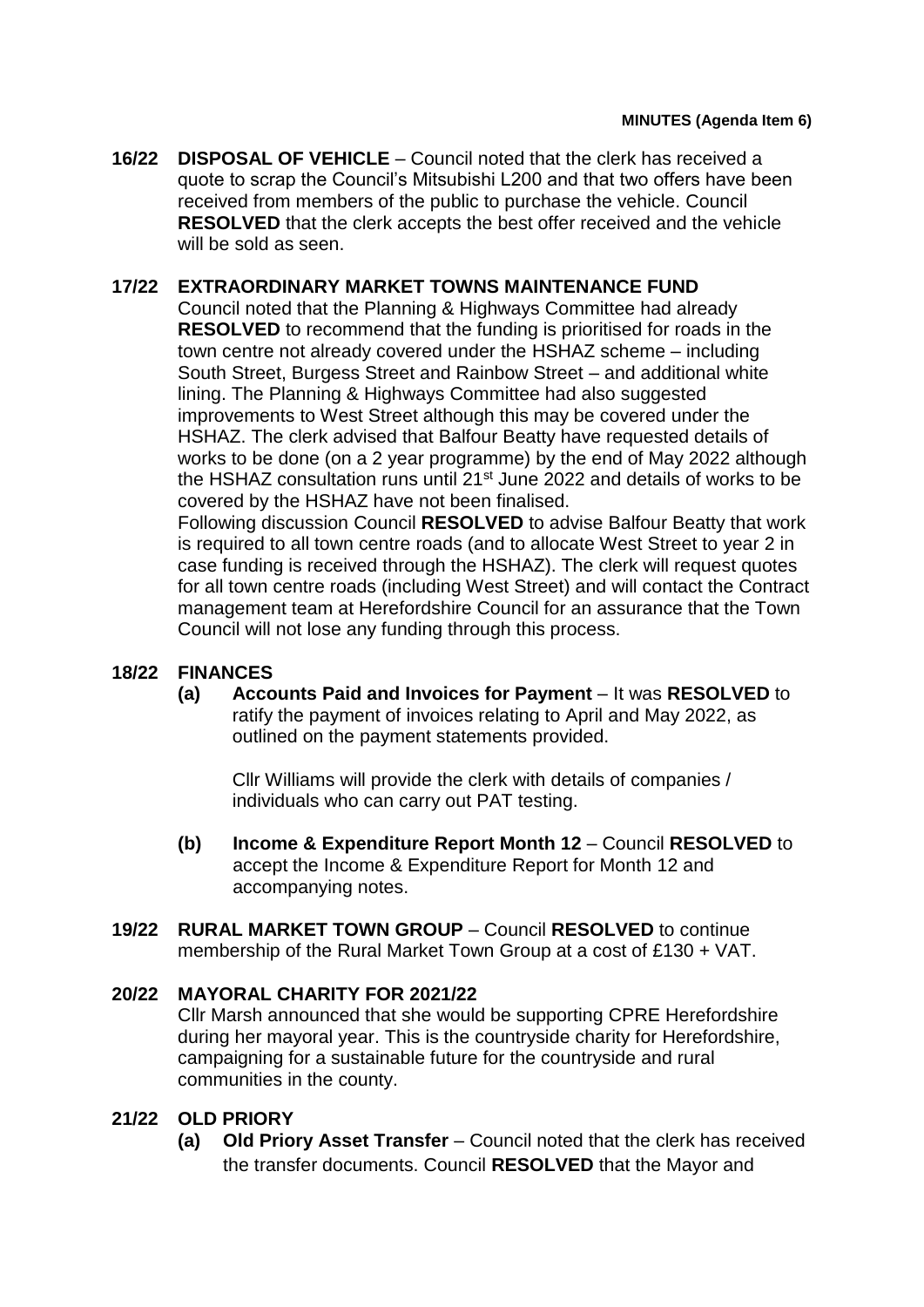Deputy Mayor sign the documents once the solicitor has confirmed that they can be signed.

- **(b) Old Priory Development Report** Council noted the development report and **RESOLVED** that costed proposals are obtained for the work outlined in the Old Priory Feasibility Study Project Brief. Council also **RESOLVED** that the following procurement timeline is adopted:
	- 30<sup>th</sup> May 2022: request for tenders is published
	- supplier proposals and draft HSHAZ grant agreement terms are presented at the Full Council meeting on Monday 27<sup>th</sup> June 2022.

# **22/22 REPORTS**

The following reports were received:

# **LARC / Grange Court**

Cllr Herschy thanked the Town Council for their assistance and financial support and confirmed that LARC would no longer be applying for the longstanding grant of £7000 from the Town Council.

Herefordshire Council has repaid LARC's outstanding loan with the Social Investment Business. Council expressed extreme gratitude to Herefordshire Council for the repayment of the loan.

Cllr Herschy advised that Grange Court could display any posters / leaflets regarding Herefordshire Museum's opportunity to acquire the Herefordshire Hoard. The clerk will contact Herefordshire Council to request copies of any posters/ leaflets advertising the hoard.

# **Repair Cafés**

Cllr Smith-Winnard advised that there was an advertisement promoting local repair cafés on the back page of the latest edition of Herefordshire Now. The Leominster repair café was not featured, as it does not receive funding from Herefordshire Council, but it is open once and a month and is doing well.

# **Leominster North Ward Report from Ward Cllr. Stone**

Council noted the report contained in the agenda.

Cllr Stone added that:

- this was the fifth annual parish meeting that he had attended this year and that the maximum attendance by members of the public was two;
- the next Leominster Market Town Business Briefing will be held at Grange Court on 7th June 2022. The clerk will circulate an email regarding booking tickets to the event;
- $\bullet$  The Duke of Kent visited Leominster on 19<sup>th</sup> May 2022 to open the Stonewater veteran community-build scheme at Noden's Mews;
- Ukrainian children are now attending a number of local schools in the county and there are a number of support groups around Herefordshire for Ukrainian families. A concert is being held at Middleton-on-the-Hill Church to raise money for Ukrainian refugees.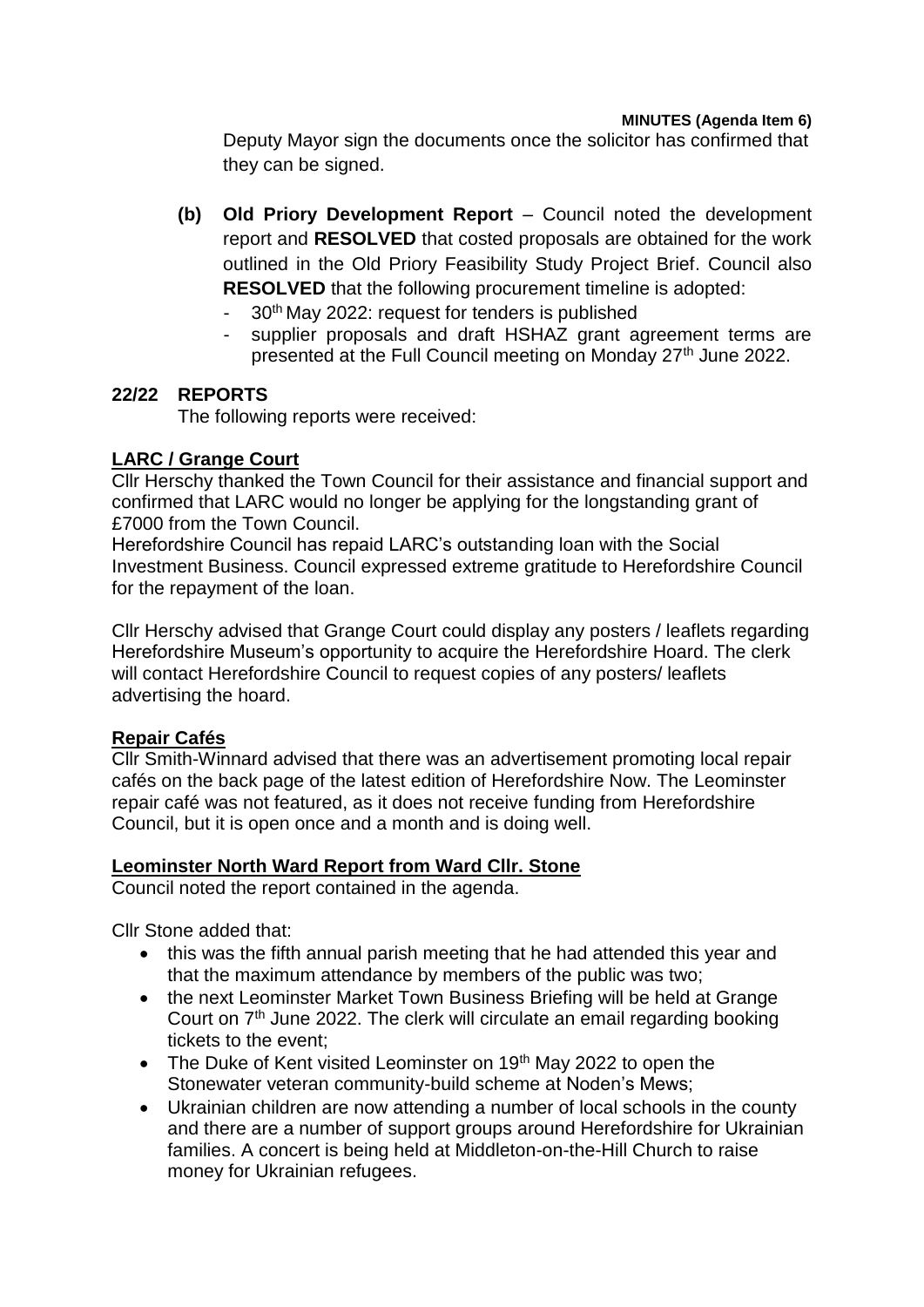# **Leominster South Ward Report from Ward Cllr. Marsh**

Council noted the report contained in the agenda.

#### **Leominster West Ward Report from Ward Cllr. Norman**

Council noted the report contained in the agenda.

#### **Leominster East Ward Report from Ward Cllr. Bartlett**

Council noted the report contained in the agenda.

# **Cllr Rumsey (outgoing Mayor)**

No verbal report was provided as Cllr Rumsey did not attend the meeting.

#### **23/22 CONFIDENTIAL ITEMS**

- **(a) Grant Applications**  Following consideration of the grant applications Council **RESOLVED:**
	- To request that 151 Leominster Squadron, Royal Air Force Cadets initially requests funding from the other sources listed on their grant application form. The Town Council will make up any shortfall (if there is one) from the Youth Grant budget;
	- To allocate a grant of £1000, from the General Grant budget, to the North Herefordshire Shopmobility Project, to ensure the continued functioning of Shopmobility, subject to confirmation that the 3 grants listed on their grant application form relate to the current year.

Council noted that the maximum grant award of £1000 was set at the meeting of the Finance & General Purposes Committee on 19th December 2016.

Cllr Jacquet will contact Shopmobility to offer assistance with advertising on social media.

The clerk will contact Talk Community to see if they can offer any assistance;

• Not to award funding to support the Armed Forces Community Outreach Pilot proposal for Leominster as the proposal does not fulfil the Town Council's criteria for grant funding.

Council requested that the Projects and Grants Officer produces a list of youth organisations that should be eligible for grant funding and to advise how grants should be distributed (in small or larger amounts).

**(b) High Street Heritage Action Zone** – Council noted the clerk's verbal update on funding to be received through the HSHAZ scheme.

There being no other business the Mayor thanked everyone for their attendance and closed the meeting at 21.27 hours.

# **MAYOR:**

**DATE:**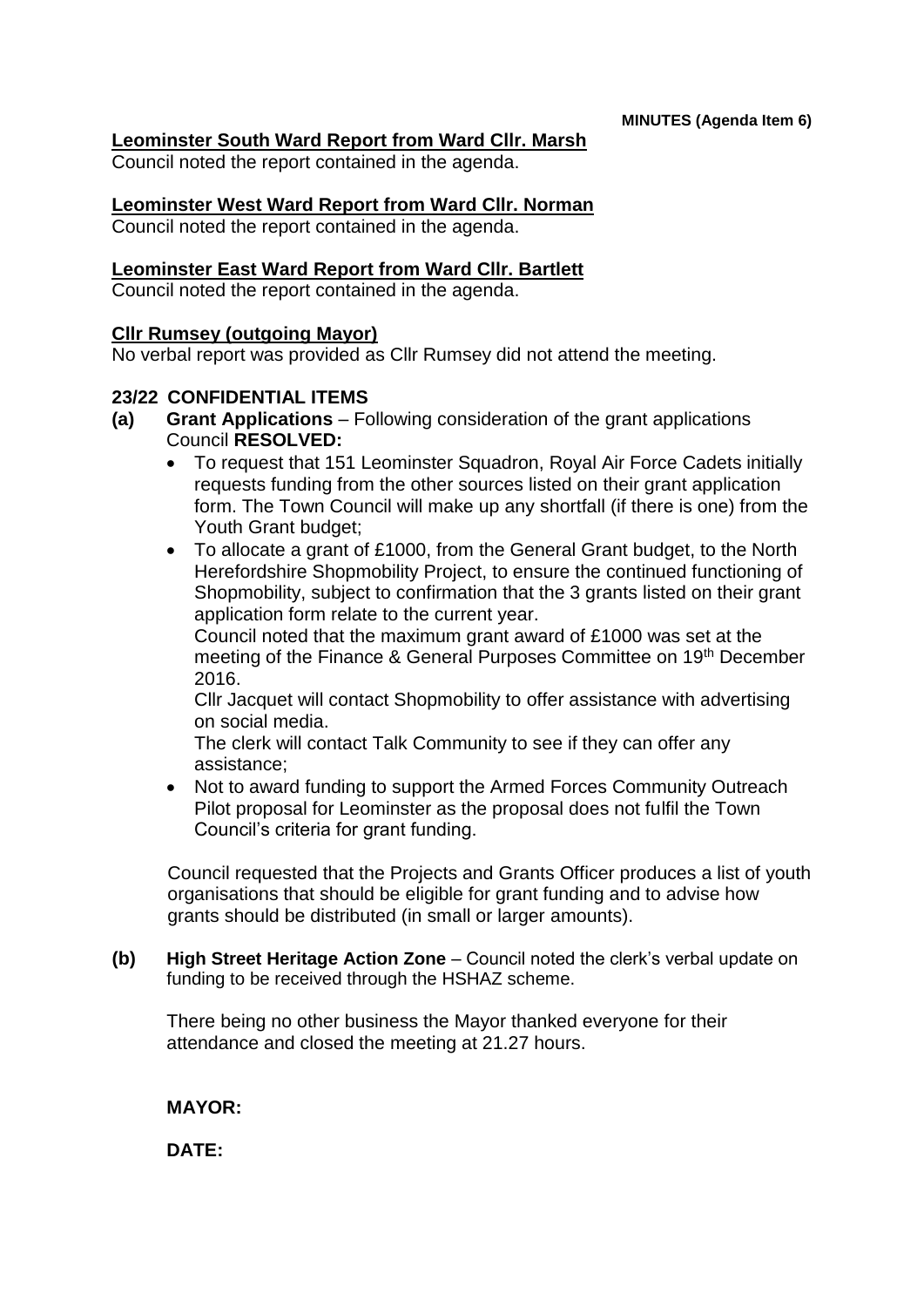# **LEOMINSTER TOWN COUNCIL**

# **ANNUAL GOVERNANCE STATEMENT**

# **1. Scope of Responsibility**

- 1.1 Leominster Town Council is responsible for ensuring that its business is conducted in accordance with the law and proper standards, and that public money is safeguarded and properly accounted for, and used economically, efficiently and effectively.
- 1.2 In discharging this overall responsibility, the Council is responsible for putting in place proper arrangements for the governance of its affairs and for ensuring that there is a sound system of internal control which facilitates the effective exercise of its functions and which includes arrangements for the management of risk.
- 1.3 This Statement explains how the Council has complied with the requirements under the Governance and Accountability for Smaller Authorities in England, A Practitioners' Guide to Proper Practices to be applied in the preparation of statutory annual accounts and governance statements.

# **2. The Purpose of the Governance Framework**

- 2.1 The governance framework comprises the systems and processes for the direction and control of the council and its activities through which it accounts to and engages with the community.
- 2.2 The governance framework has been in place at the Council for the year ended 31<sup>st</sup> March 2022 and up to the date of approval of this new statement. The Accounts and Audit Regulations 2015 require smaller authorities each financial year to conduct a review of the effectiveness of the system of internal control and prepare an annual governance statement in accordance with proper practices in relation to accounts.
- 2.3 The publication of this Annual Governance Statement confirms that Leominster Town Council has undertaken a review of governance arrangements in order to satisfy itself that all appropriate processes and procedures are in place.

#### **3. Purpose of the System of Internal Control**

- 3.1 The system of internal control is a significant part of the governance framework and is designed to manage risk to a reasonable level. It cannot eliminate all risk of failure to achieve policies, aims and objectives but aims to identify and prioritise risks and the likelihood of them being realised and the impact thereof and to manage them efficiently, effectively and economically.
- 3.2 A system of internal control has been in place at Leominster Town Council for the year ended 31<sup>st</sup> March 2022.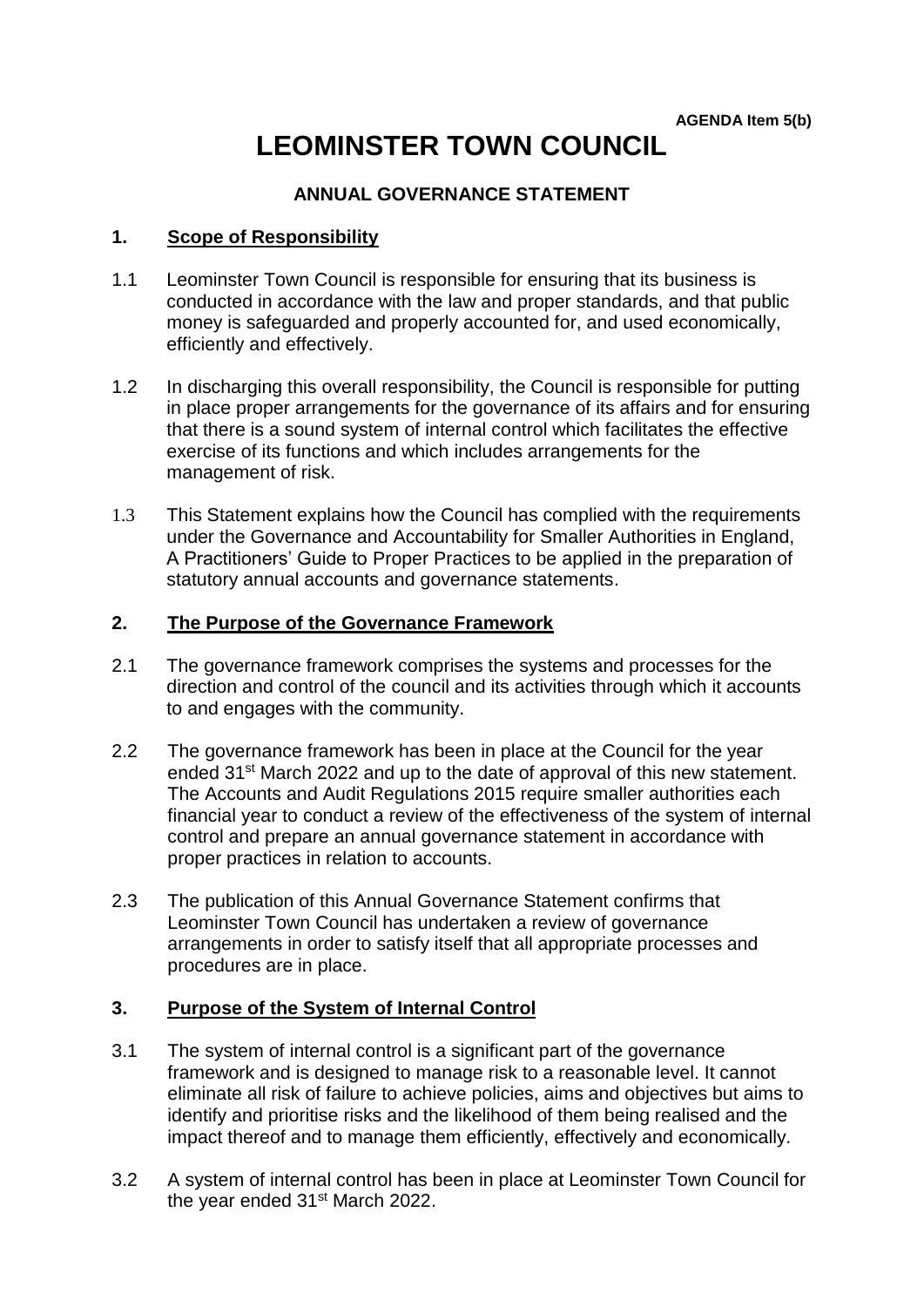# **4. The Governance Environment**

- 4.1 Governance mechanisms are in place for the following purposes:
	- Focusing on the purpose of the Council and establishing and monitoring the achievement of the Council's objectives and assessing performance;
	- Facilitating policy and decision making;
	- Ensuring compliance with established policies, procedures, laws and regulations;
	- Embedding risk management as an activity of the Council, including how leadership is given to the risk management process, and how staff are trained or equipped to manage risk in a way appropriate to the Council and their duties;
	- Seeking to ensure that continuous improvement occurs in the way the Council exercises its functions including regular training sessions for members and officers;
	- Ensuring Value for Money the Council is constantly seeking to ensure that its resources are used economically, effectively and efficiently;
	- Utilises staff and management innovations and the findings of external agencies and inspections to help drive improvements;
	- Members and officers working together to achieve a common purpose with clearly defined functions and roles;
	- Continuing improvement in the way in which its functions are exercised having regard to a combination of economy, efficiency and effectiveness as required when seeking to achieve value for money;
	- Arrangements are in place to research residents' views and consult on polices and proposals of the Council;
	- Promoting values for the Council and demonstrating the values of good governance through upholding high standards of conduct and behaviour. The behaviour of councillors in particular is regulated through a Code of Conduct. In addition, Herefordshire Council has the duty of maintaining high standards of conduct in public office through its Monitoring Officer and Standards Committee roles, and arranging training on ethical matters for parish and town councils.
	- Ensuring employees comply with Council policies on conduct and behaviour;
	- Ensuring policy and decision making are facilitated by a clear framework of delegation set out in the Council's Standing Orders;
	- Dealing with comments and complaints relating to service;
	- Ensuring the financial management of the Council and reporting on financial management and in particular integrating the following financial management principles within the system of internal control:
		- o Compliance with Standing Orders and Financial Regulations which are regularly reviewed.
		- o Compliance with budgetary procedure requirements
		- o Segregation of financial responsibilities
		- o Management supervision
		- o Accountability of staff as budget holders
		- o Monitoring of budgets for over and underspends.
		- o Regular periodic reviews and financial reports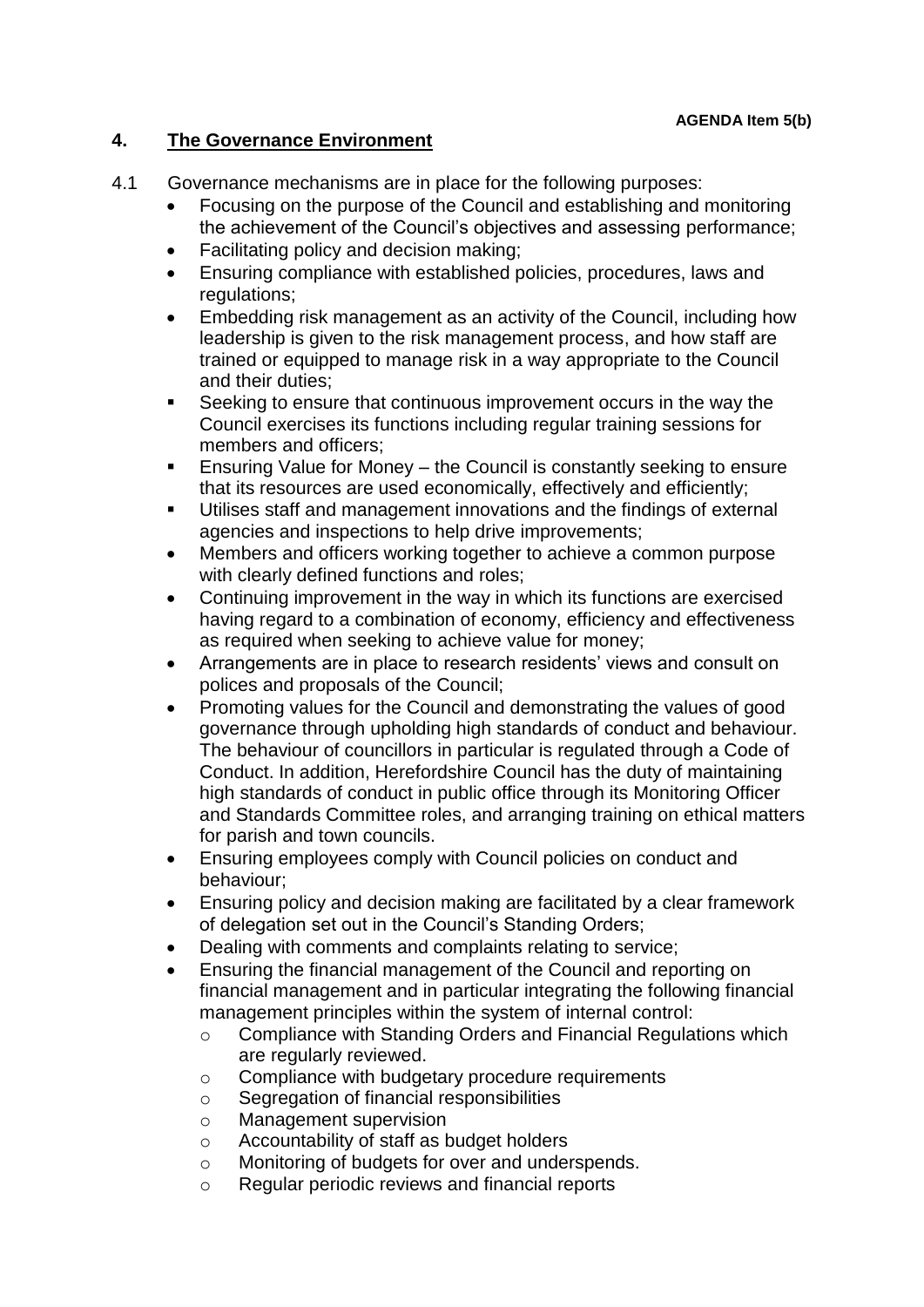#### **AGENDA Item 5(b)**

- o Regular reports showing actual expenditure and income against forecasts for reporting on and reviewing financial performance
- o Clearly defined budget setting and capital expenditure guidelines
- o Regular monitoring of reserves/balances
- o Compliance with formal project management disciplines
- o Compliance with risk management procedures
- o A robust approach to insurance and claims management.
- 4.2 Risk Management and Internal Audit:
	- Management of risk: The Council has an established Financial Risk Management Policy.
	- During the year the Internal Auditor reports to the Town Clerk. All reports are considered by the Finance & General Purposes Committee.
	- The Council has a health and safety policy, which includes the carrying out of risk assessments and provides an on-going training programme to ensure continuous improvement of its practices and procedures.
	- The Council retains the services of an external Health & Safety Advisor.
	- The Council also retains the services of an independent internal auditor.
	- The Council takes fraud, corruption and maladministration seriously.

# **5. Review of Effectiveness**

- 5.1 The Council has responsibility for conducting, at least annually, a review of the effectiveness of its governance framework including the system of internal control.
- 5.2 The review of effectiveness is guided by the work of the Town Clerk who has responsibility for reviewing the effectiveness of the development and maintenance of the governance environment. The Council is also equally guided by the work of their independent Internal Auditor and comments made by their external auditors.
- 5.3 The process agreed by the Council which is applied in maintaining and reviewing the effectiveness of governance arrangements, including the system of internal control includes:
	- Distribution of monthly schedule of payments to the Finance & General Purposes Committee for scrutiny and comment.
	- The Finance & General Purposes Committee receives all internal and external audit reports.
	- Reporting on any issues relating to value for money to ensure use of resources in an economical, effective and efficient way.
	- Approval through the relevant Standing Committees of budget plans, the subsequent collation of comments for policy guidance at the Town Council meeting on the setting of the budget and any Precept requirements for the following year.
	- Responsibility through the Finance & General Purposes Committee for receiving regular reports on work in progress and to be programmed for the future on internal audit and external audit functions.
	- Where any recommendations are made either by the Internal Auditor or the external auditor suggesting improvements to the effectiveness of the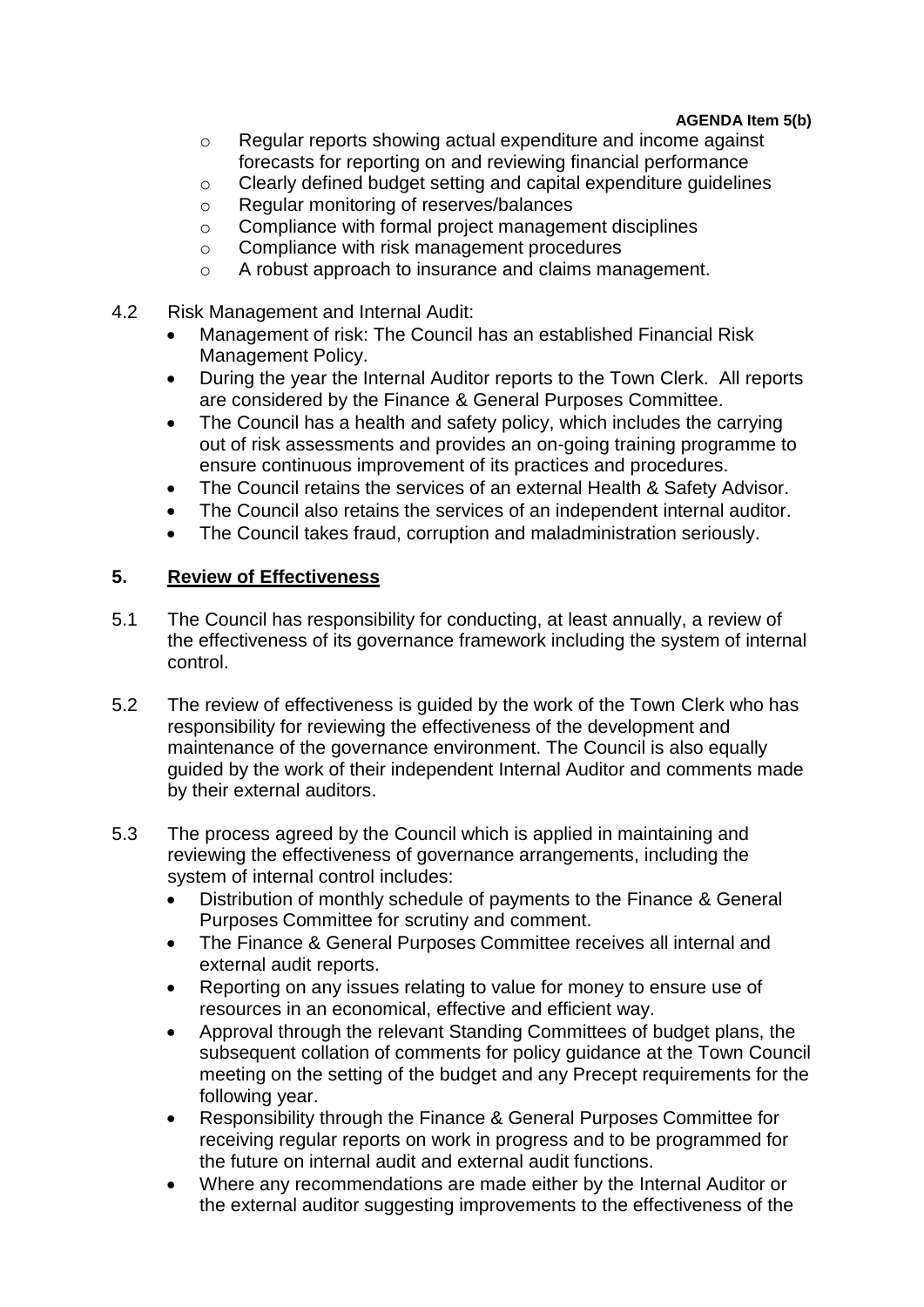systems of governance and internal control, a plan of action will be agreed with the Town Clerk within a reasonable period to address weaknesses and to ensure agreed action is undertaken.

- 5.5 Having implemented risk management as part of their Corporate Governance arrangements the Council will continue during 2022/23 to develop these risk management arrangements to ensure they are sufficiently embedded and effective.
- 5.6 The Council will also co-operate during 2022/23 with any internal or external audit work and will address any weaknesses and also consider implementation of any recommendations which may affect improvements within these areas of activity.

# **6. Significant Governance Issues**

6.1 Should the Council receive from their independent Internal Auditor or from their external auditors or any other agency a report on any matter which is considered to be one of significant corporate governance and/or internal control, such matters will be reported to and will be personally investigated by the Town Clerk who will submit a report to the Finance & General Purposes Committee as soon as practicable on the implications thereof to seek guidance and instruction on any action to be taken.

# **7. Annual Governance Statement 2021/22**

7.1 Leominster Town Council has ensured there is a sound system of internal financial control and has taken the following actions:

|                                                                                                                                                                          | <b>Yes</b> | No | <b>Actions taken</b>                                                                                                                 |
|--------------------------------------------------------------------------------------------------------------------------------------------------------------------------|------------|----|--------------------------------------------------------------------------------------------------------------------------------------|
| 1. We have put in place arrangements<br>for effective financial management<br>during the year, and for preparation of                                                    | ☑          |    | Accounts have been prepared<br>according to the Accounts and<br>Audit Regulations 2015.                                              |
| the accounting system                                                                                                                                                    |            |    | Bespoke accounting software<br>has been used (Rialtas RBS)                                                                           |
|                                                                                                                                                                          |            |    | Monthly financial reports have<br>been submitted to the Finance<br>& General Purposes<br>Committee and Full Council for<br>scrutiny. |
|                                                                                                                                                                          |            |    | One internal audit has been<br>undertaken during the financial<br>year.                                                              |
| 2. We maintain an adequate system of<br>internal control, including measures<br>designed to prevent and detect fraud<br>and corruption and reviewed its<br>effectiveness | ☑          |    | A financial Risk Register was<br>reviewed, updated and<br>adopted on 24/01/2022.                                                     |
| 3. We took all reasonable steps to<br>assure ourselves that there are no<br>matters of actual or potential non-                                                          | ☑          |    | All Council activities and<br>expenditure have been<br>delivered through the powers                                                  |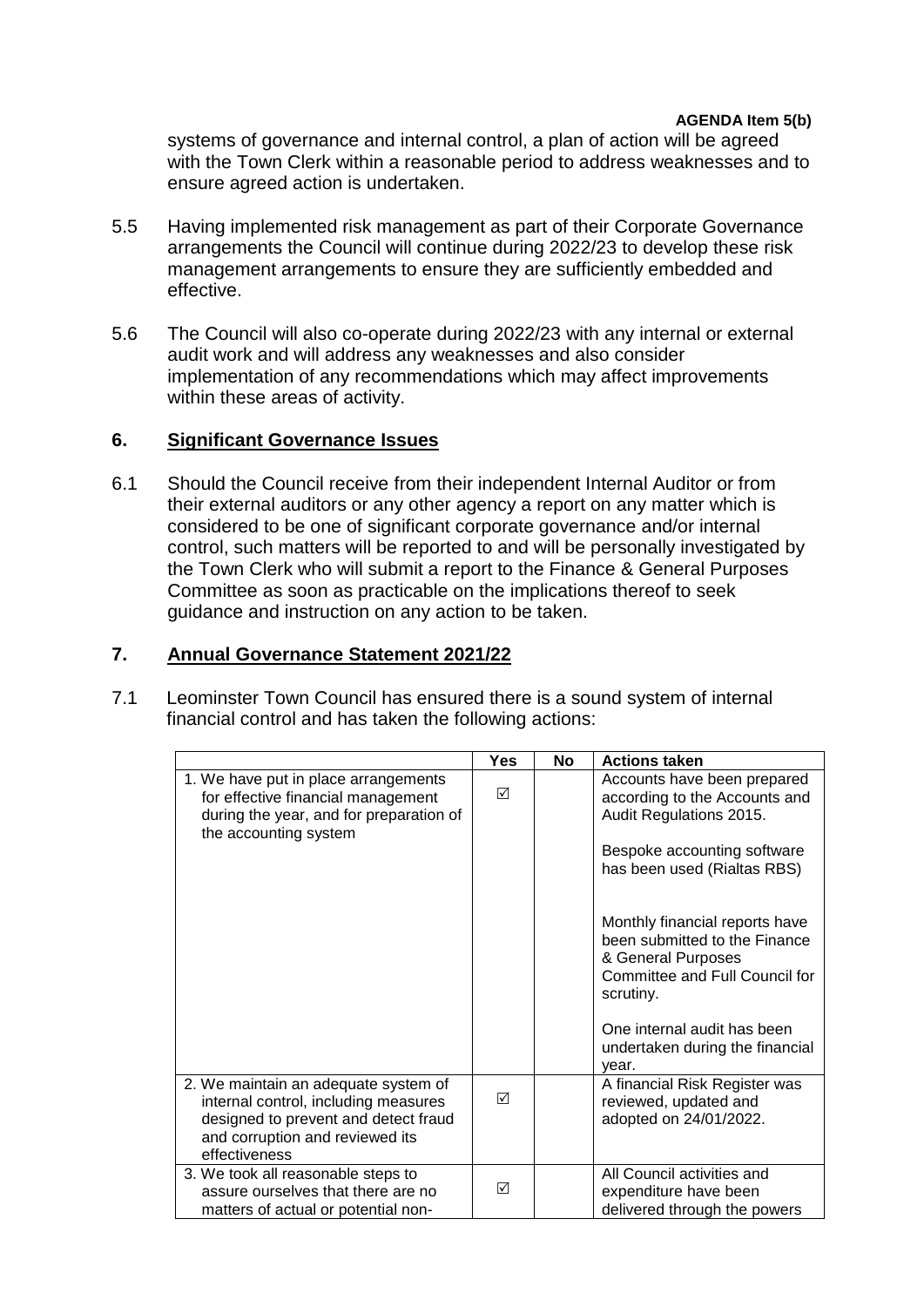|                                                                                                                                                                                                                                                                                       | <b>Yes</b> | No | <b>Actions taken</b>                                                                                                                                                                                                                                                                                                                                                                                                                                                                                                                                                  |
|---------------------------------------------------------------------------------------------------------------------------------------------------------------------------------------------------------------------------------------------------------------------------------------|------------|----|-----------------------------------------------------------------------------------------------------------------------------------------------------------------------------------------------------------------------------------------------------------------------------------------------------------------------------------------------------------------------------------------------------------------------------------------------------------------------------------------------------------------------------------------------------------------------|
| compliance with laws, regulations and<br>proper practices that could have a<br>significant financial effect on the<br>ability of this smaller authority to<br>conduct its business or on its                                                                                          |            |    | and duties held by Local<br>Councils and the relevant<br>statutory provision.<br>The council gained General<br>Power of Competence on                                                                                                                                                                                                                                                                                                                                                                                                                                 |
| finances.<br>4. We provided proper opportunity<br>during the year for the exercise of<br>electors' rights in accordance with the<br>requirements of the Accounts and<br>Audit Regulations.                                                                                            | ☑          |    | 24/01/2022.<br>All Council meetings are open<br>to the public.<br>Members of the public are<br>encouraged to attend Council<br>and Committee meetings and<br>there is an opportunity to ask<br>questions on all aspects of<br>Council business.<br>All agendas are published in<br>full on the Council's website.<br>The Town Council developed a<br>Corporate Strategy and a<br>Medium Term Financial Plan in<br>2018, for the period 2019-2022<br>which outlines the Councils<br>aims and objectives. This is<br>currently being developed for<br>the next 4 years. |
| 5. We carried out an assessment of the<br>risks facing this smaller authority and                                                                                                                                                                                                     | ☑          |    | The monthly financial reports<br>presented to Full Council and<br>the Finance & General<br>Purposes Committee are<br>published on the website as<br>part of the relevant agenda.<br>A Financial Risk Register was<br>adopted in January 2022.                                                                                                                                                                                                                                                                                                                         |
| took appropriate steps to manage<br>those risks, including the introduction<br>of internal controls and/or external<br>insurance cover where required                                                                                                                                 |            |    | An Internal Controls document<br>was adopted by Council on<br>22 <sup>nd</sup> February 2016 and is<br>reviewed as required.<br>Insurance cover was reviewed<br>and updated in 2016. The final<br>year of the 3 year agreement<br>is 2022/23.                                                                                                                                                                                                                                                                                                                         |
| 6. We maintained throughout the year<br>an adequate and effective system of<br>internal audit of the accounting<br>records and control systems                                                                                                                                        | ☑          |    | Financial health checks were<br>undertaken by Microshade Ltd.<br>Internal audit carried out by<br>lain Selkirk.                                                                                                                                                                                                                                                                                                                                                                                                                                                       |
| 7. We took appropriate action on all<br>matters raised in reports from internal<br>and external audit.                                                                                                                                                                                | ☑          |    | Following the 2020/21 internal<br>and external audit no actions<br>were required.                                                                                                                                                                                                                                                                                                                                                                                                                                                                                     |
| 8. We considered whether any litigation,<br>liabilities or commitments, events or<br>transactions, occurring either during<br>or after the year end, have a financial<br>impact on this smaller authority and,<br>where appropriate have included<br>them in the accounting statement | ☑          |    | Council received one<br>insurance claim during the<br>year. It was received and is<br>being dealt with by the<br>Council's insurer, Zurich<br>Municipal.                                                                                                                                                                                                                                                                                                                                                                                                              |